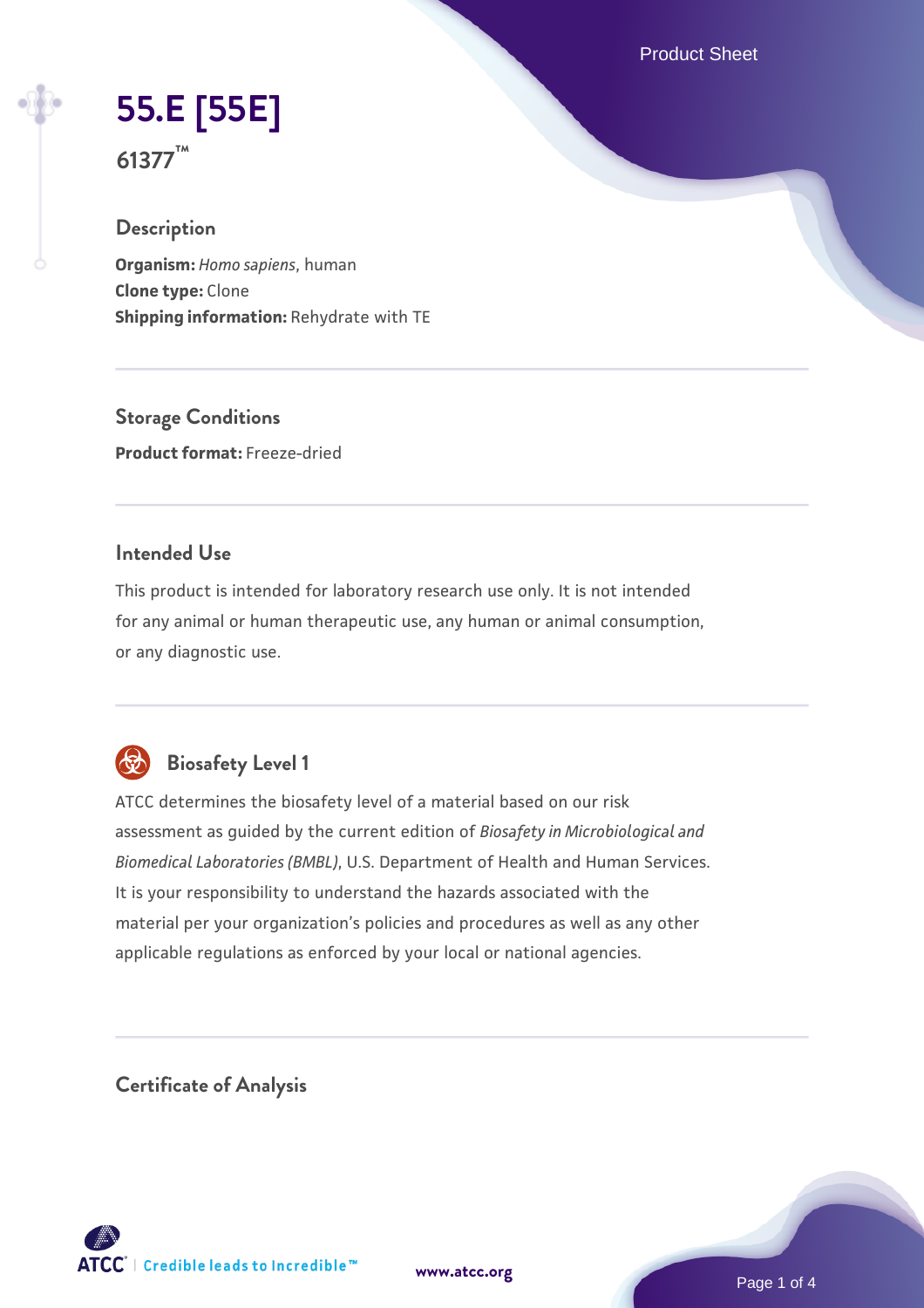

For batch-specific test results, refer to the applicable certificate of analysis that can be found at www.atcc.org.

**Insert Information**

**Insert size (kb):** 1.8 **Type of DNA:** genomic **Gene product:** DNA Segment, single copy [DXS105] **Alleles:** E1, E2

**Vector Information**

**Construct size (kb):** 4.5

## **Material Citation**

If use of this material results in a scientific publication, please cite the material in the following manner: 55.E [55E] (ATCC 61377)

## **References**

References and other information relating to this material are available at www.atcc.org.

#### **Warranty**

The product is provided 'AS IS' and the viability of ATCC® products is warranted for 30 days from the date of shipment, provided that the customer has stored and handled the product according to the information included on the product information sheet, website, and Certificate of



**[www.atcc.org](http://www.atcc.org)**

Page 2 of 4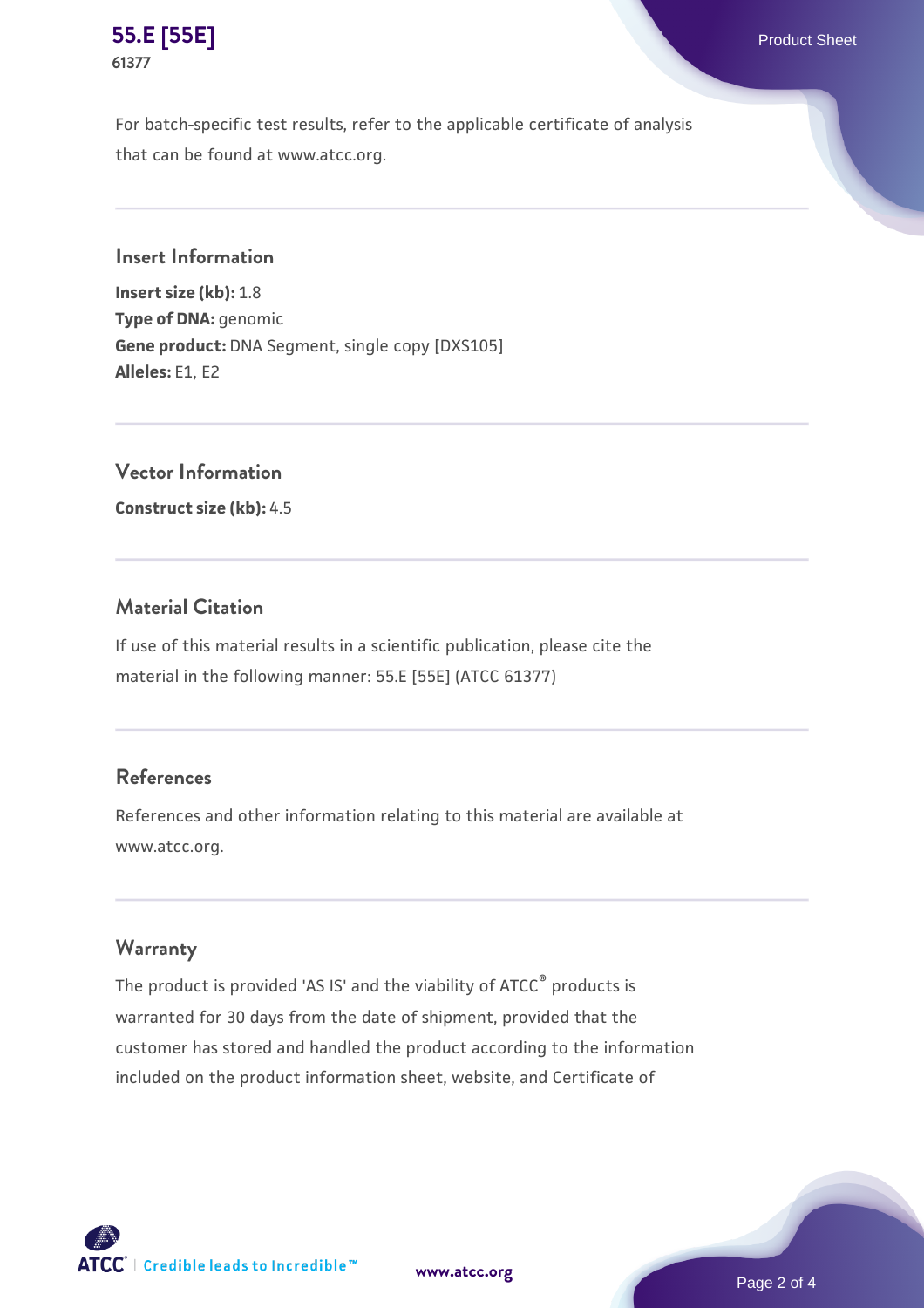Analysis. For living cultures, ATCC lists the media formulation and reagents that have been found to be effective for the product. While other unspecified media and reagents may also produce satisfactory results, a change in the ATCC and/or depositor-recommended protocols may affect the recovery, growth, and/or function of the product. If an alternative medium formulation or reagent is used, the ATCC warranty for viability is no longer valid. Except as expressly set forth herein, no other warranties of any kind are provided, express or implied, including, but not limited to, any implied warranties of merchantability, fitness for a particular purpose, manufacture according to cGMP standards, typicality, safety, accuracy, and/or noninfringement.

## **Disclaimers**

This product is intended for laboratory research use only. It is not intended for any animal or human therapeutic use, any human or animal consumption, or any diagnostic use. Any proposed commercial use is prohibited without a license from ATCC.

While ATCC uses reasonable efforts to include accurate and up-to-date information on this product sheet, ATCC makes no warranties or representations as to its accuracy. Citations from scientific literature and patents are provided for informational purposes only. ATCC does not warrant that such information has been confirmed to be accurate or complete and the customer bears the sole responsibility of confirming the accuracy and completeness of any such information.

This product is sent on the condition that the customer is responsible for and assumes all risk and responsibility in connection with the receipt, handling, storage, disposal, and use of the ATCC product including without limitation taking all appropriate safety and handling precautions to minimize health or environmental risk. As a condition of receiving the material, the customer agrees that any activity undertaken with the ATCC product and any progeny or modifications will be conducted in compliance with all applicable laws, regulations, and guidelines. This product is provided 'AS IS' with no



**[www.atcc.org](http://www.atcc.org)**